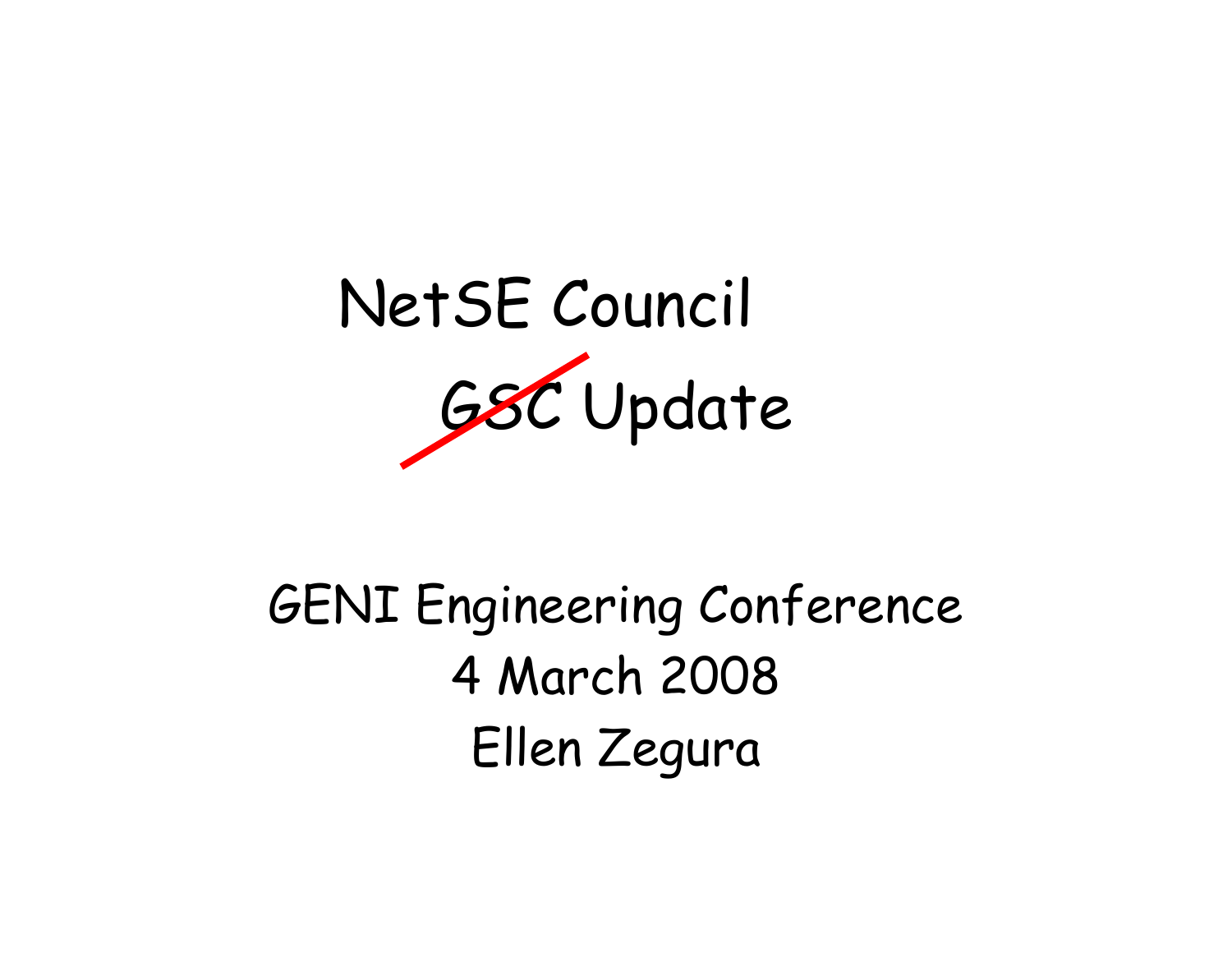# Challenge to the Community

Fundamental Question: Is there a science for understanding the complexity of our networks such that we can engineer them to have predictable behavior?

Call to Arms: To develop a compelling research agenda for the science and engineering of our evolving, complex networks.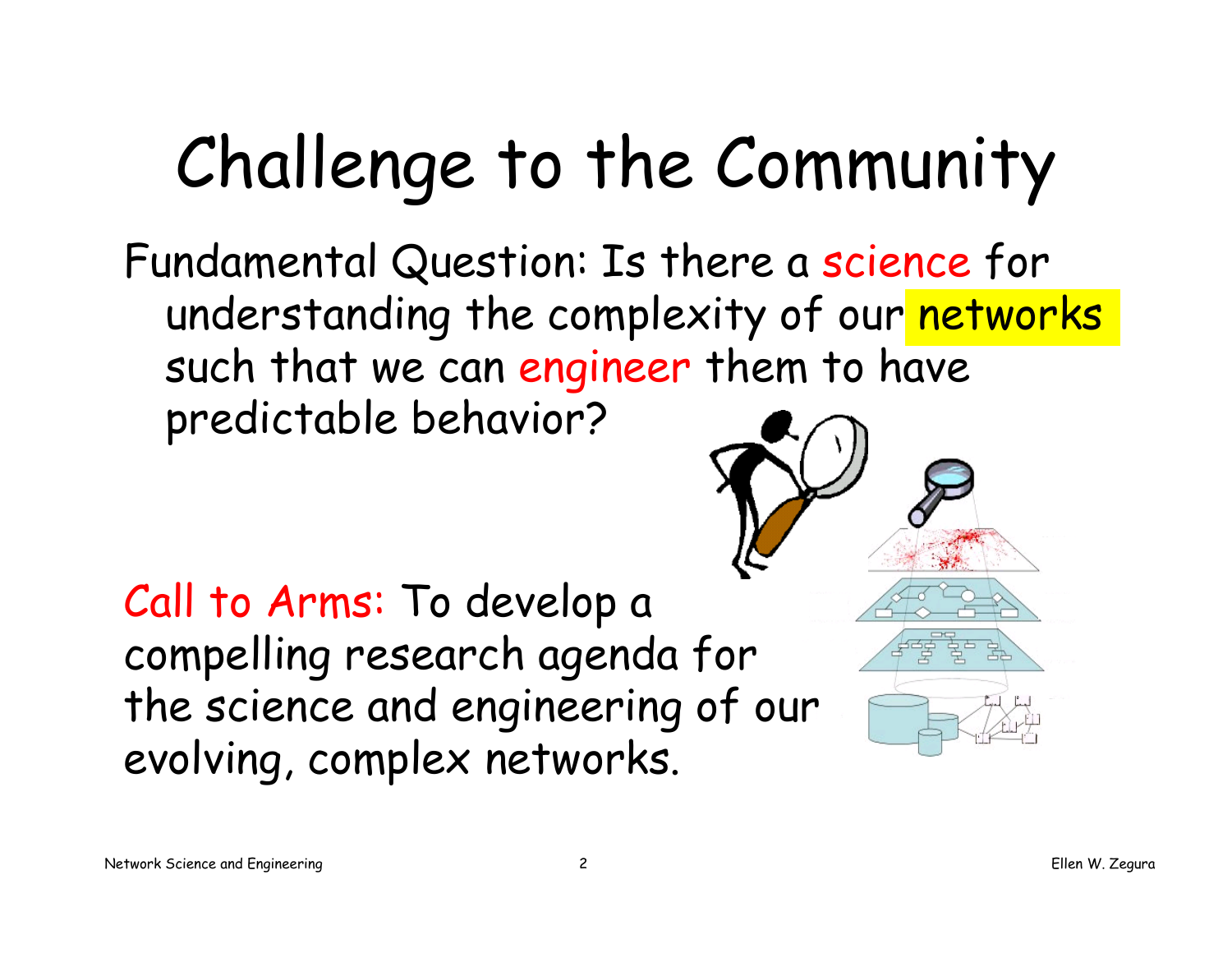# Rising to the Challenge

- 1. Understand and organize intellectual space (high level scope, structure)
	- –strawman in a few slides
- 2. Bring together researchers to discuss and articulate parts of agenda
	- –workshops late Spring, …
- 3. Synthesize discussions into coherent vision with recommendations
- 4. [But what about GENI?]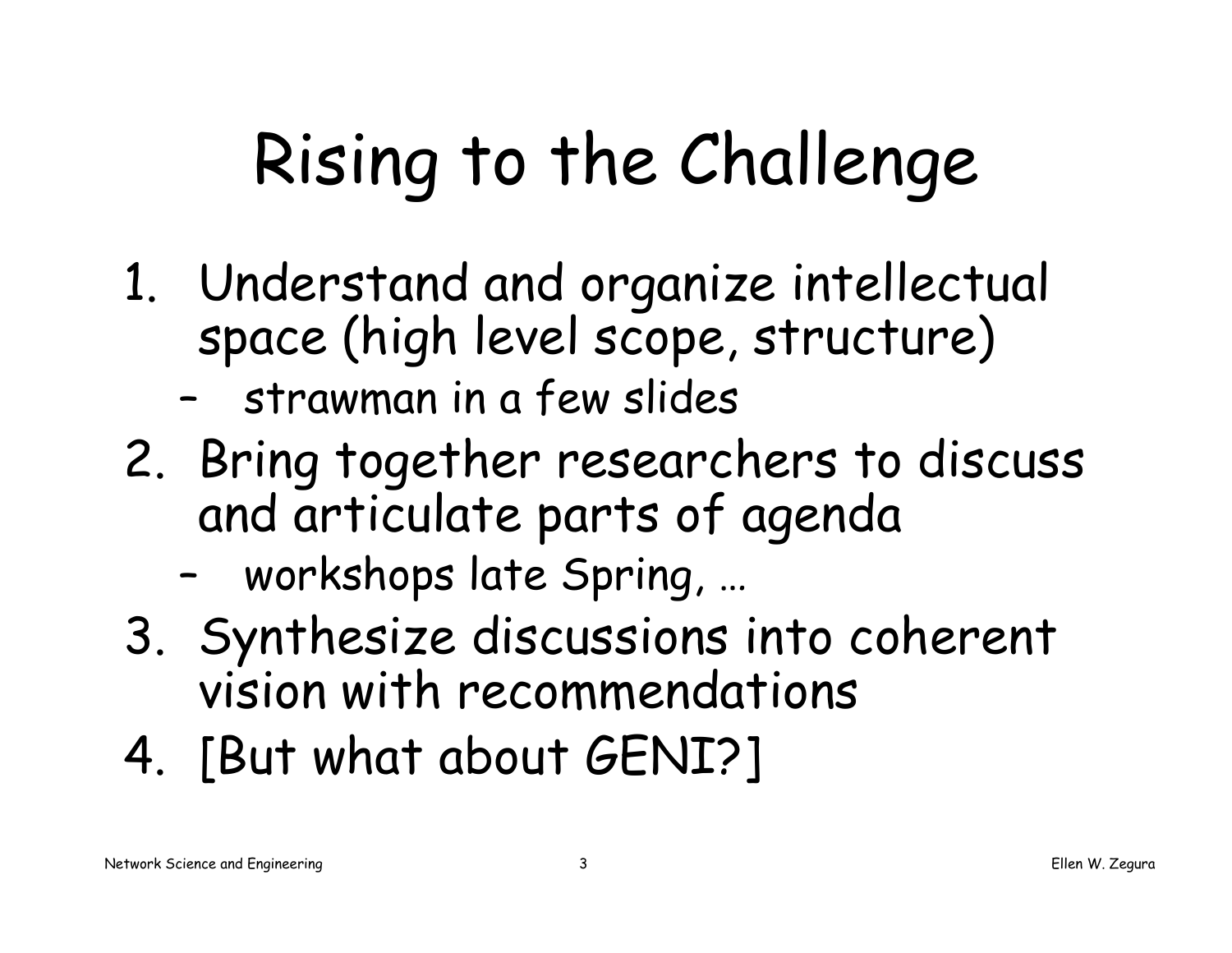#### NetSE Intellectual Space

#### Goal: Networks with predictable behavior (better networks)

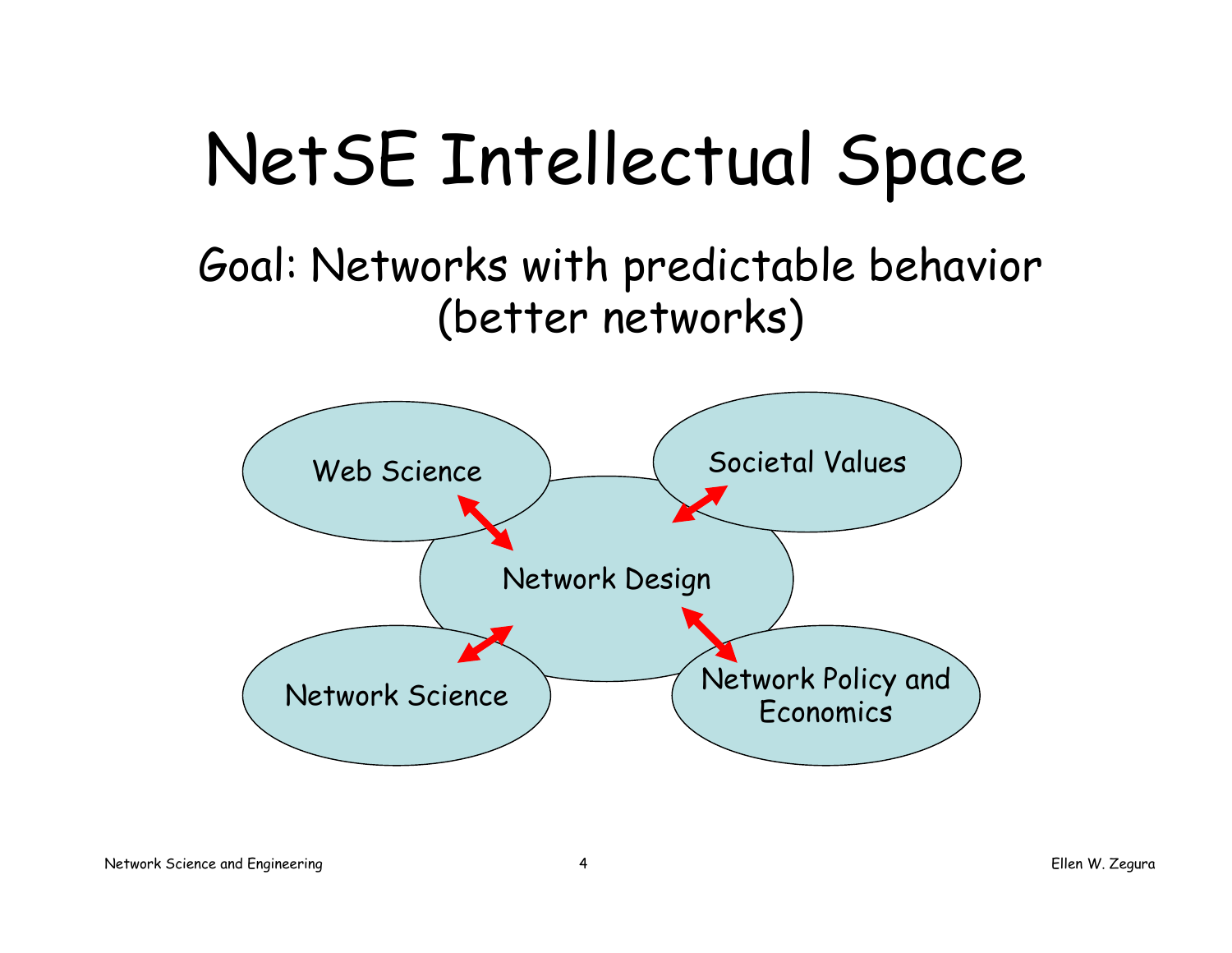

- •Workshop on Science of Network Design
- • Co-chairs:
	- –John Doyle, CalTech
	- –John Wroclawski, ISI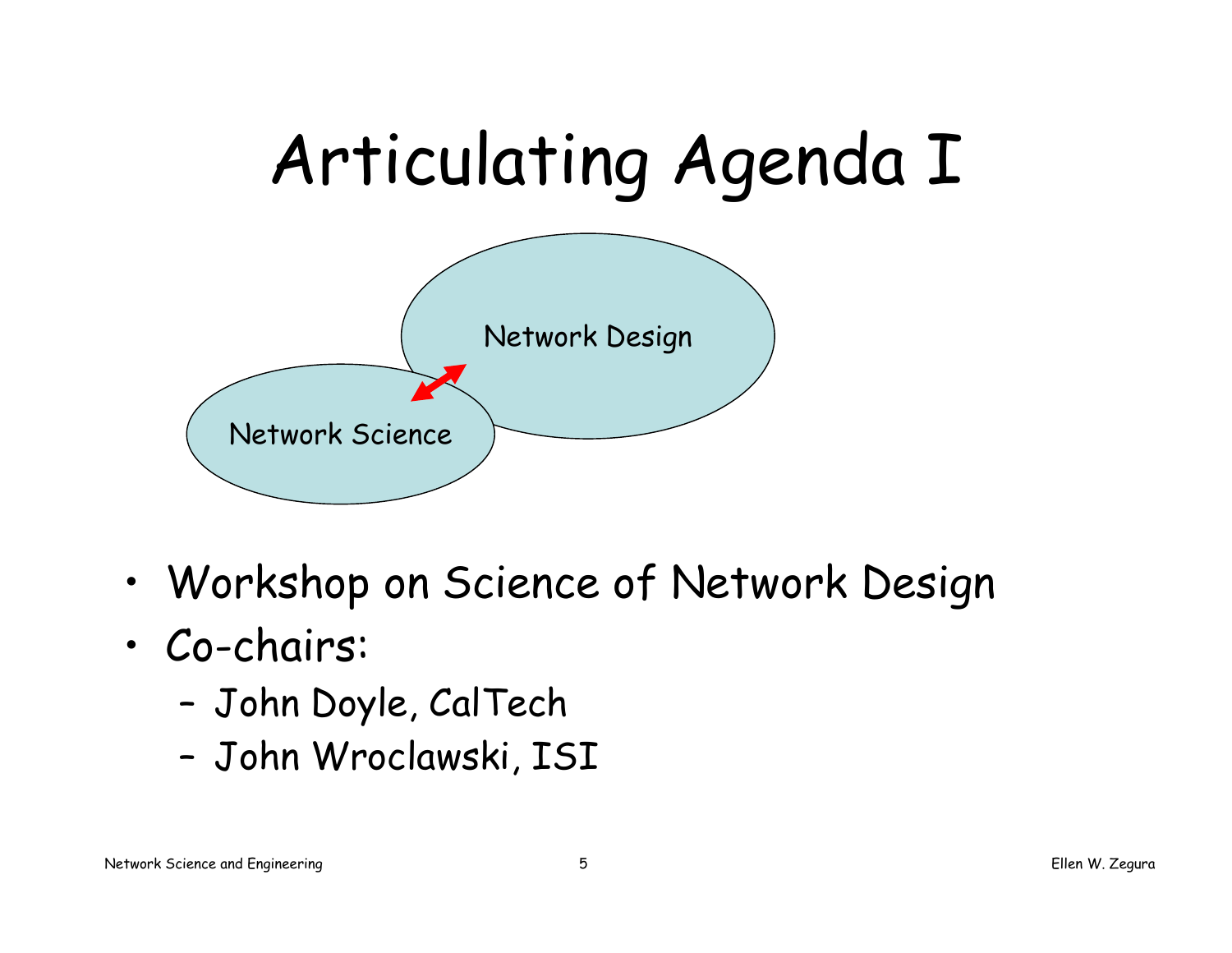#### Food for Thought (courtesy John Wroclawski)



#### Electricity: 1800… Electricity: Today…

$$
\oint \vec{E} \cdot d\vec{A} = \frac{q}{\varepsilon_0}
$$

$$
\oint \vec{B} \cdot d\vec{A} = 0
$$

$$
\oint \vec{E} \cdot d\vec{s} = -\frac{d\Phi_B}{dt}
$$

$$
\oint \vec{B} \cdot d\vec{s} = \mu_0 i + \frac{1}{c^2} \frac{\partial}{\partial t} \int \vec{E} \cdot d\vec{A}
$$

#### What are the analogies… … for Network Architecture and Design?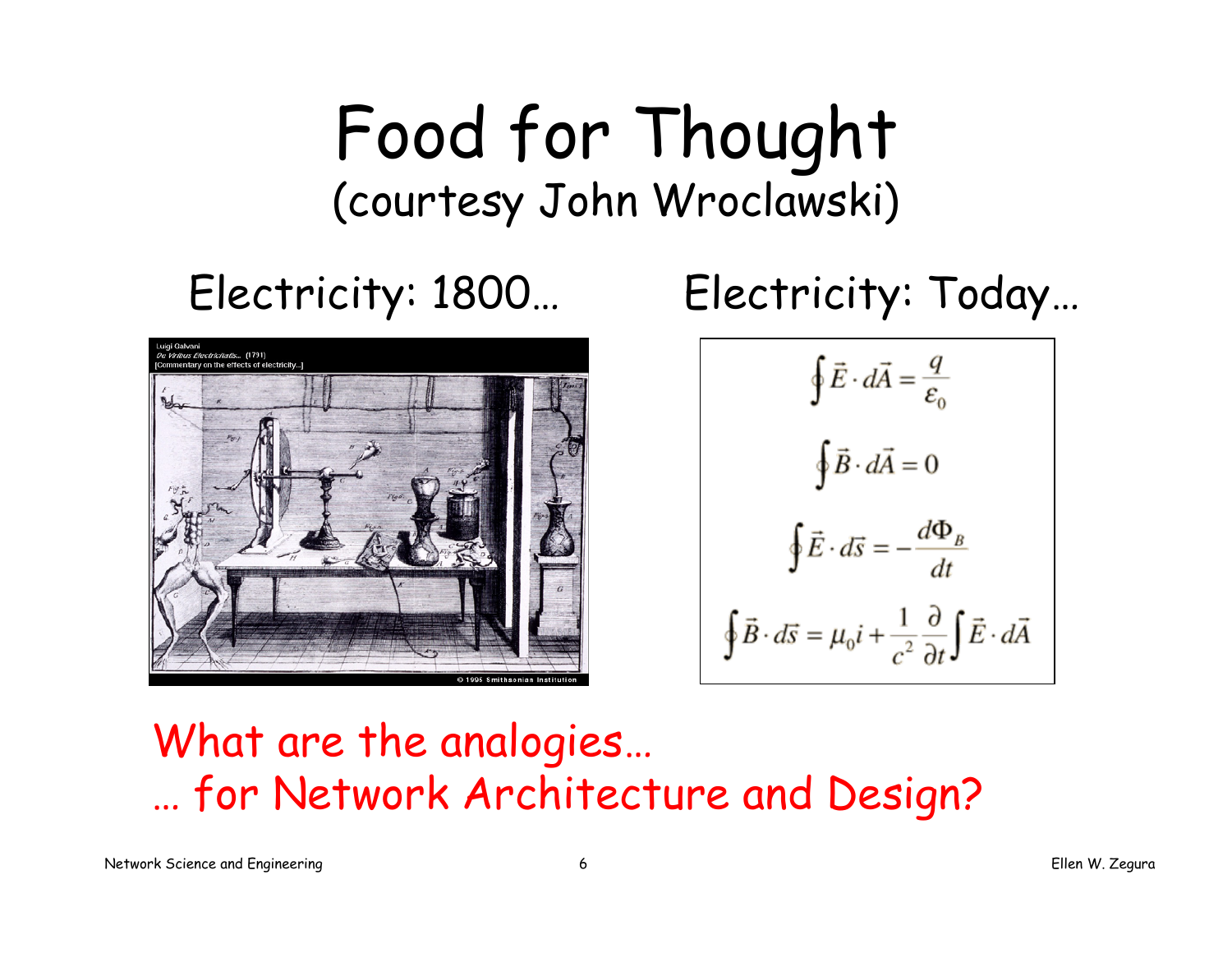# Example: Understanding

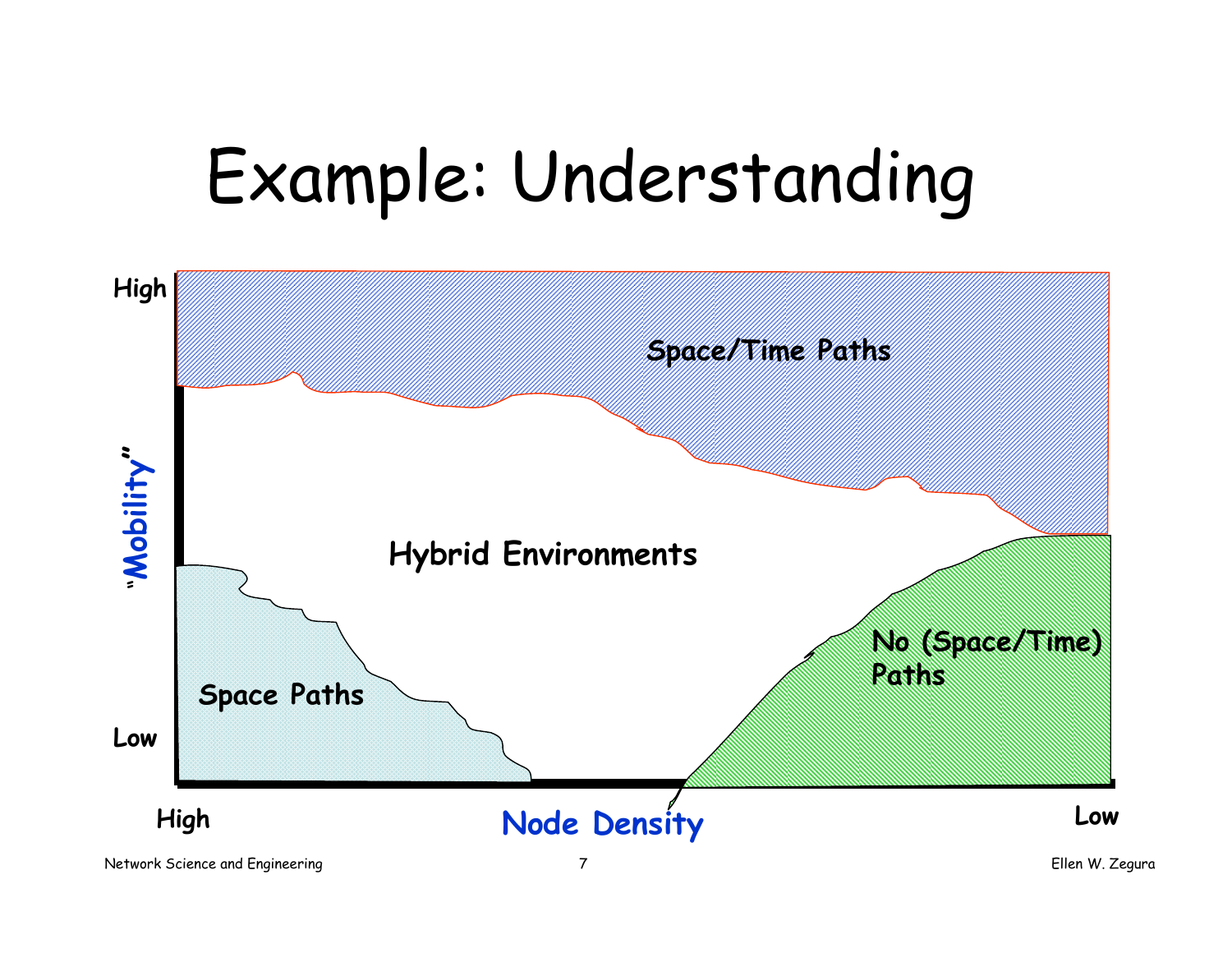# Implications for Routing

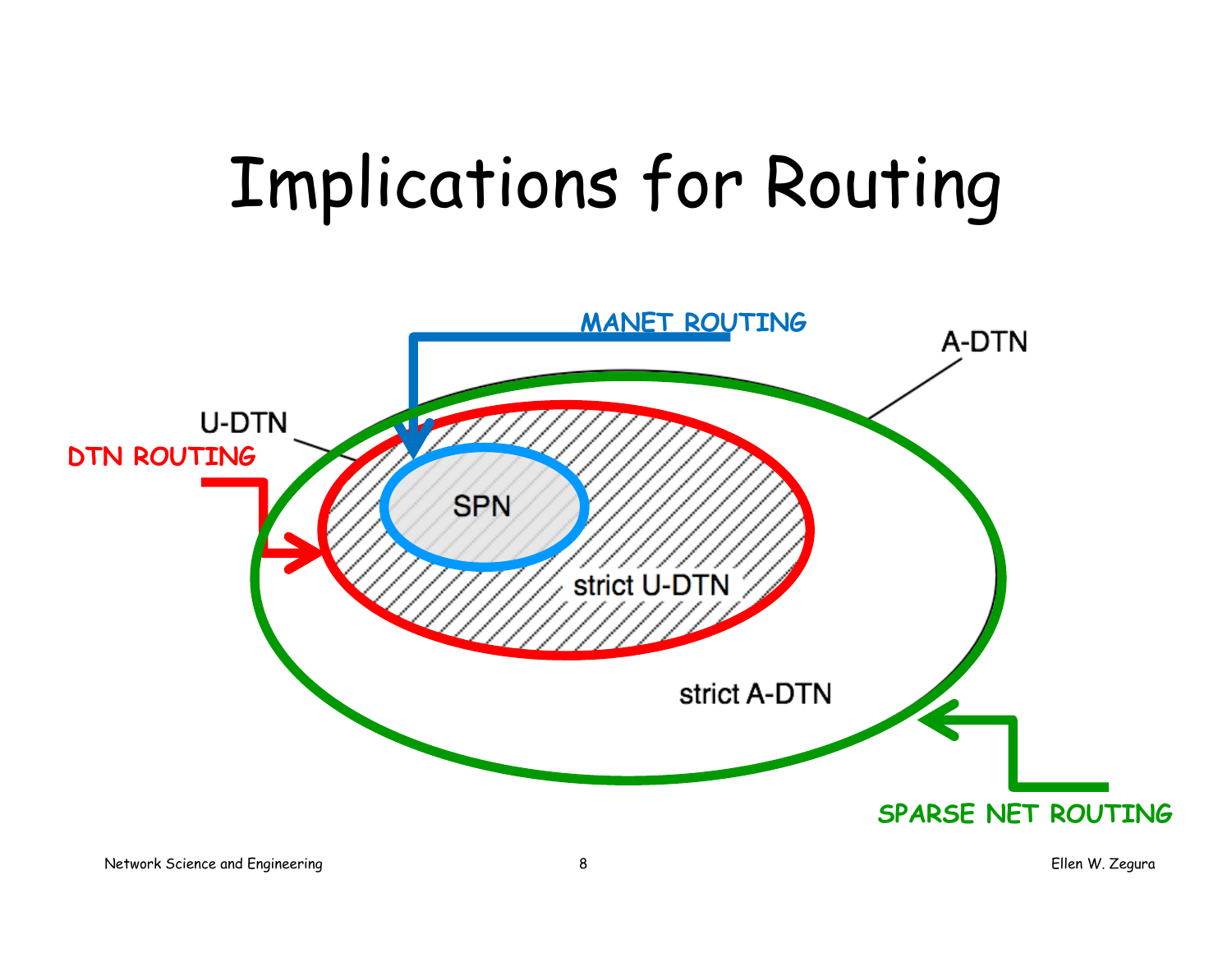

- •Workshop on Network Design and Societal Values
- • Co-chairs:
	- –Helen Nissenbaum, NYU
	- –David Clark, MIT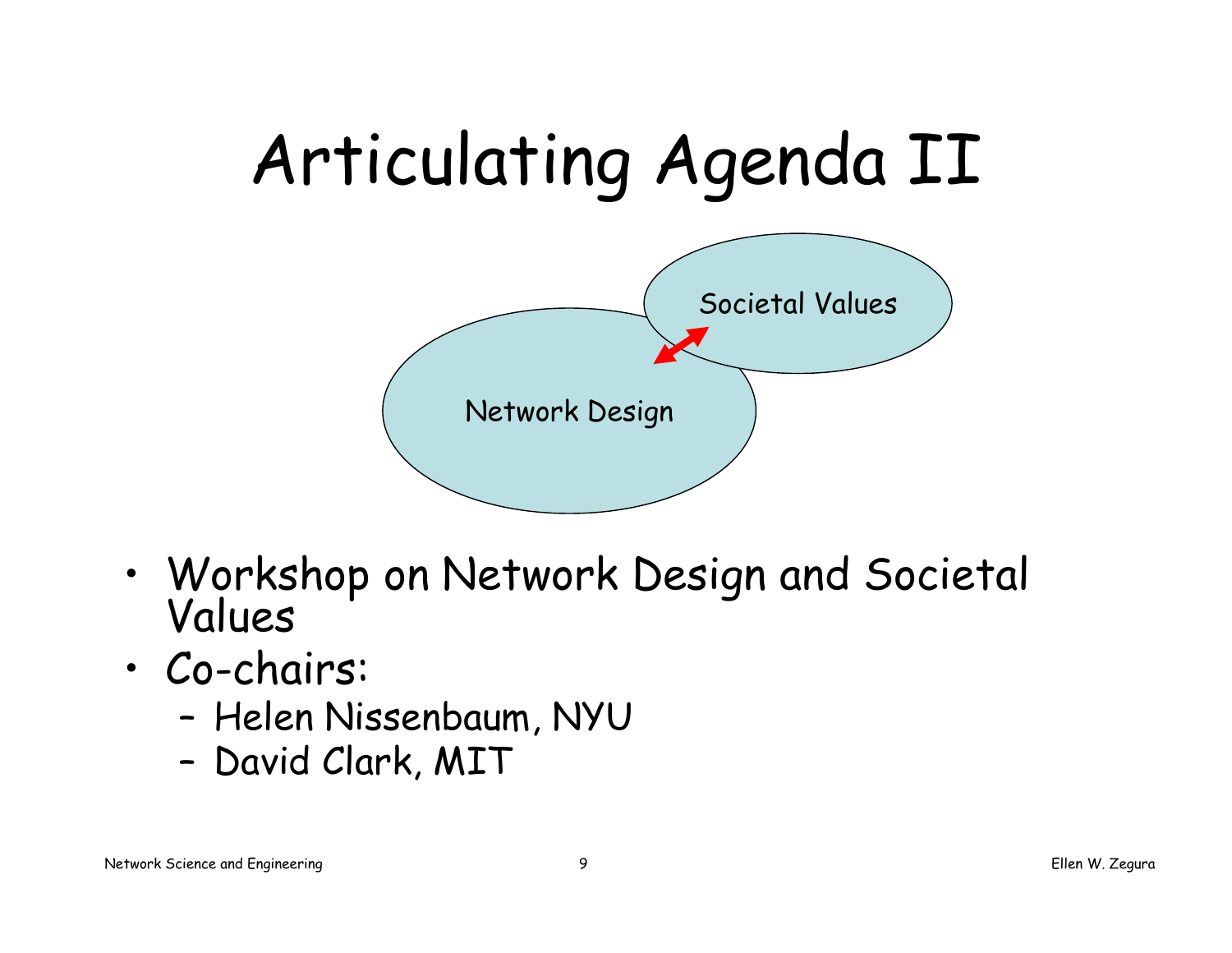# Food for Thought

• (Where) does the current Internet embed assumptions of plenty?





Does TCP work here? (Hint: no!)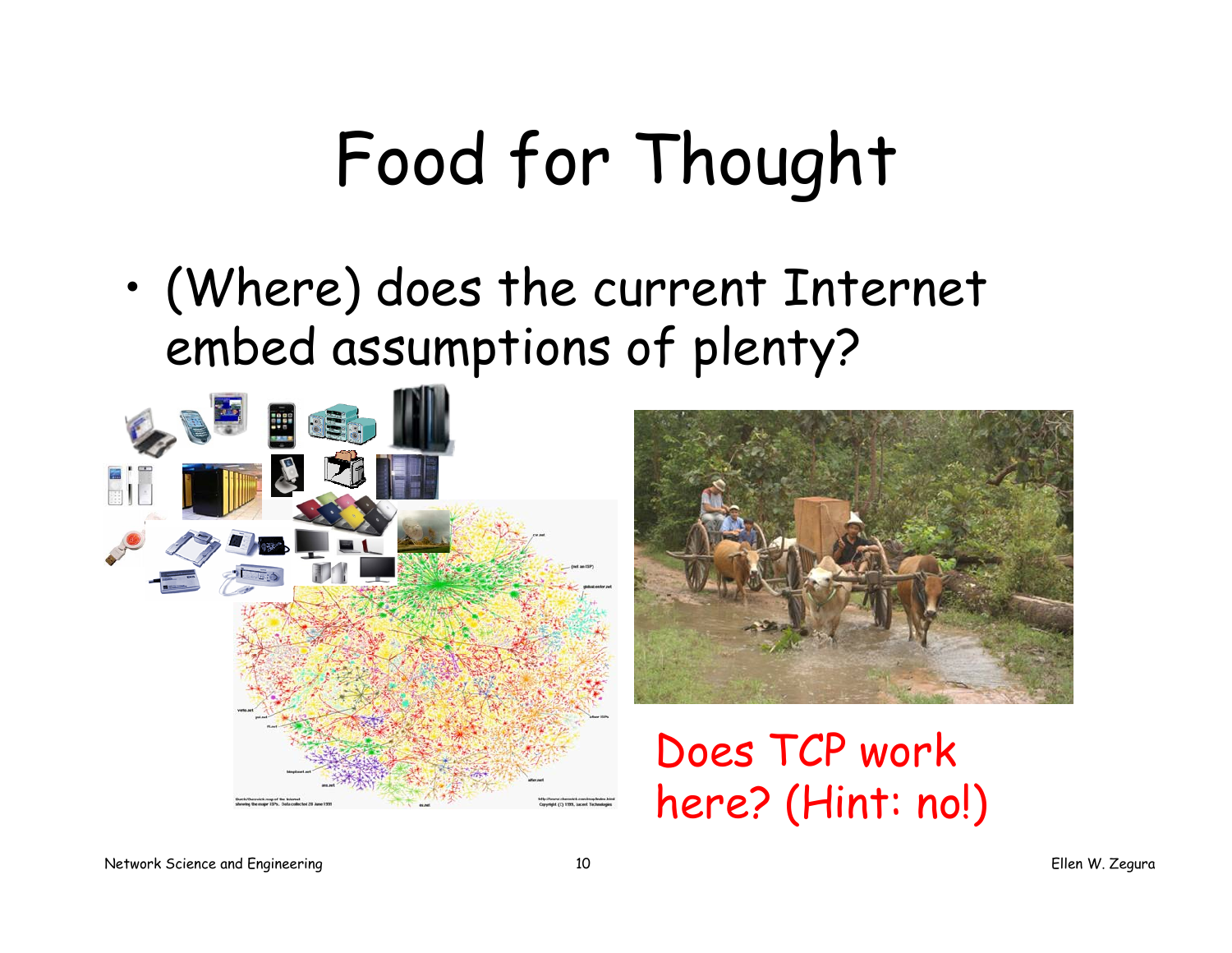

- •Workshop in network economics,…
- •Discussions with Mike Kearns, UPenn,…
- • Food for thought: See Shane Greenstein talk yesterday!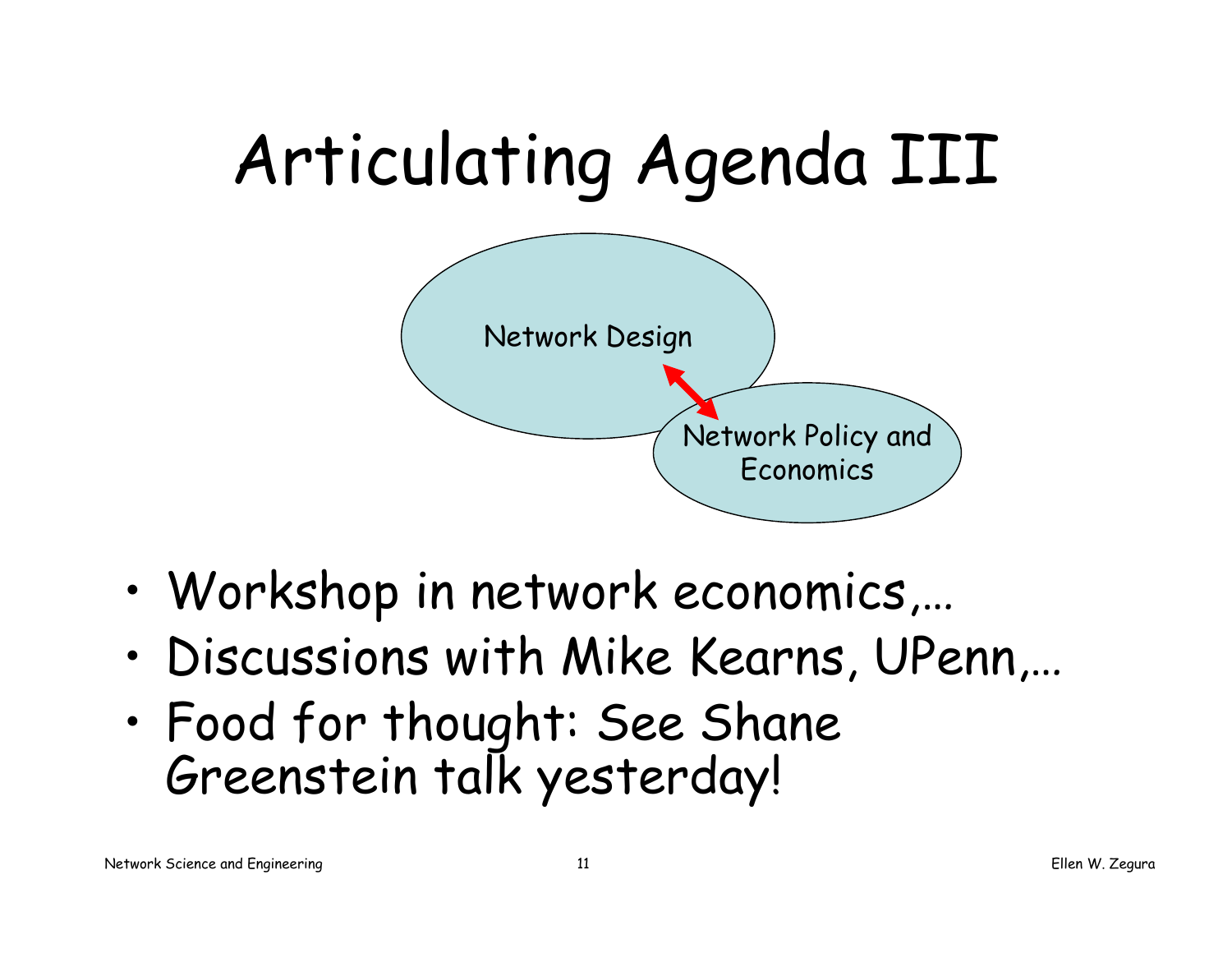

- •Workshop in web science,…
- • Co-chairs:
	- –Jim Hendler, RPI
	- –TBD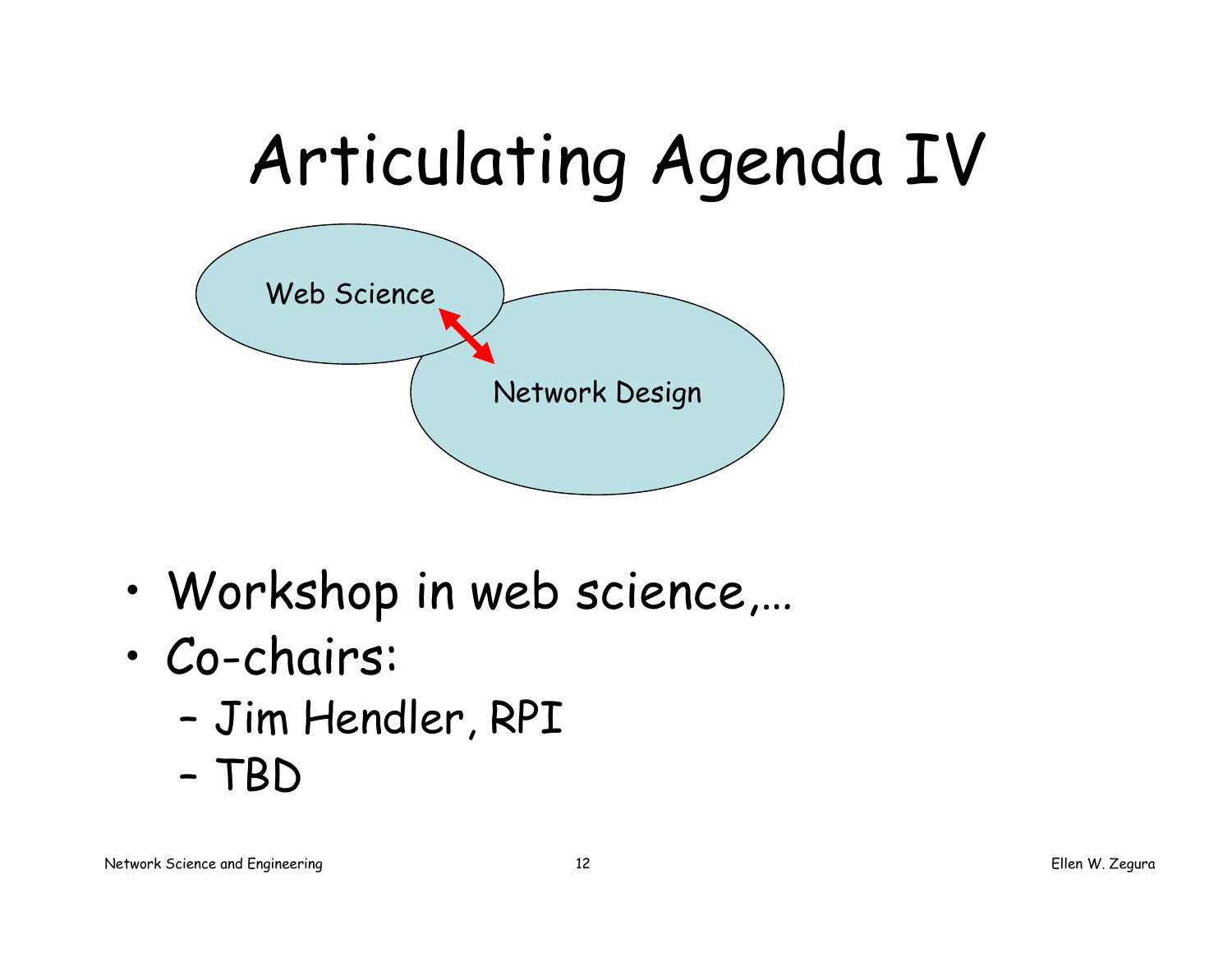#### Food for Thought (courtesy of Jim Hendler)

- • Network adaptivity is not just to what is happening in network
	- – But what is happening in the real world
		- political, economic, social
			- –Example: slashdot effect
	- – These can change any level of network dynamics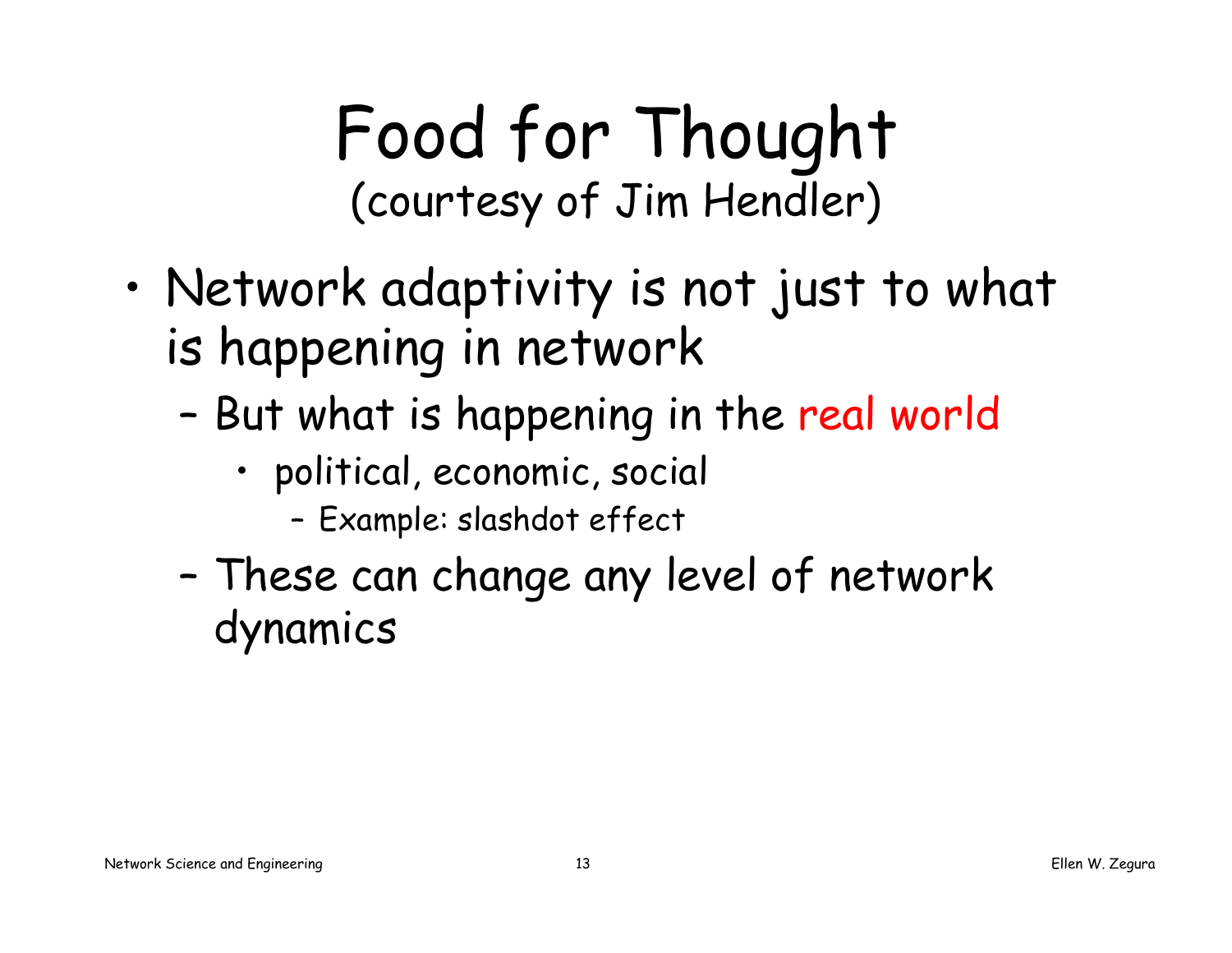

- • Good progress under GENI auspices, with emphasis on architecture
- •See Dave Clark Research Plan
- •What more? You tell me…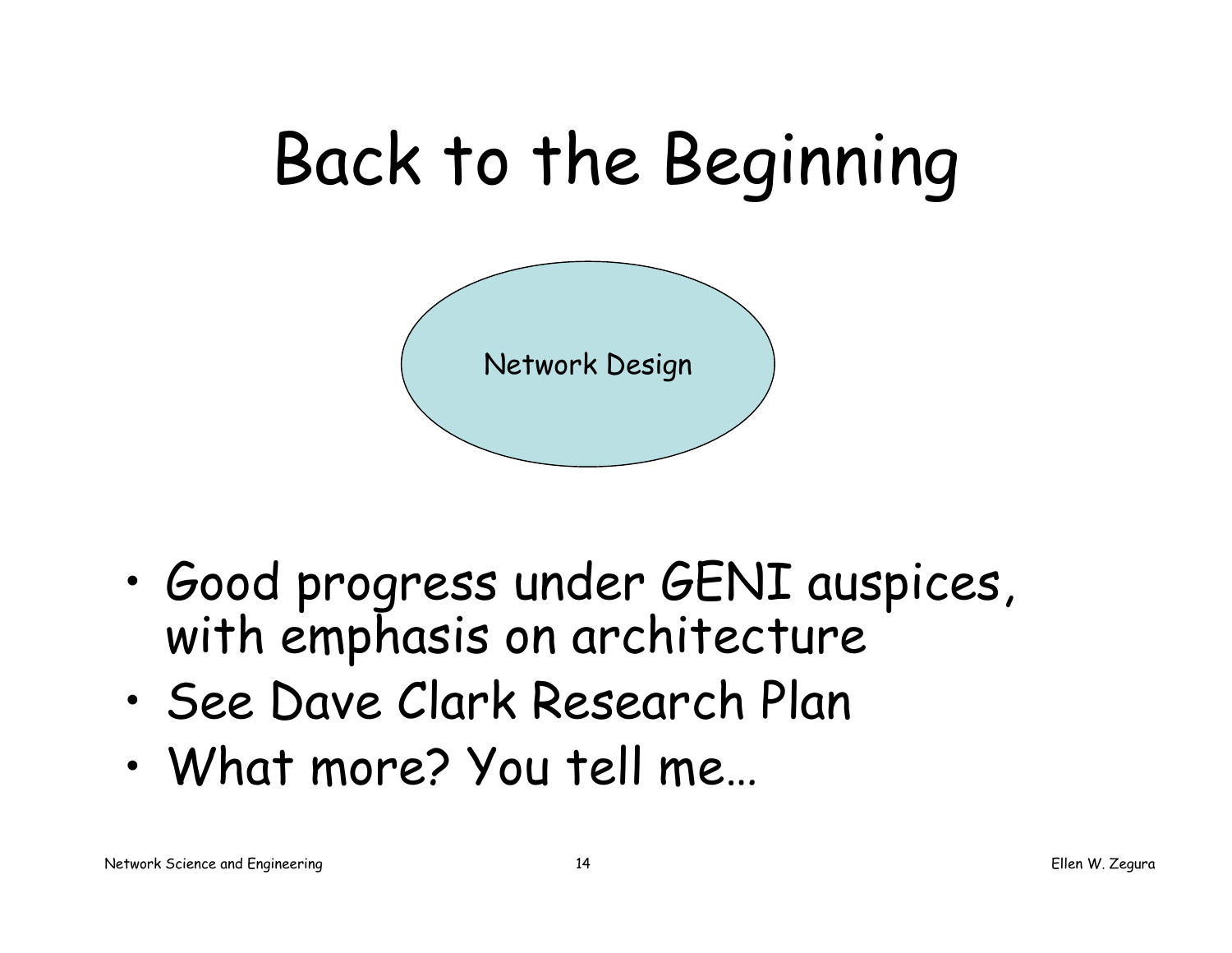#### Synthesizing Discussion: NetSE Council

Mission (work in progress): The primary mission of the<br>Network Science and Engineering (NetSE) Council is to<br>articulate a compelling research agenda for Network<br>Science and Engineering, including inter-related<br>theoretical,

- $\bullet$ Ellen Zegura, chair
- Tom Anderson, Washington
- •Hari Balakrishnan, MIT
- Joe Berthold, Ciena
- $\bullet$ Charlie Catlett, Argonne
- Mike Dahlin, UT Austin
- •Chip Elliot – GPO (ex-officio)
- •Joan Feigenbaum, Yale
- •Stephanie Forrest, UNM
- •Roscoe Giles, Boston Univ
- Jim Hendler, RPI
- Michael Kearns, UPenn
- Ed Lazowska, Washington
- Peter Lee, CMU
- Helen Nissenbaum, NYU
- Larry Peterson, Princeton
- Jennifer Rexford, Princeton
- Stefan Savage, UCSD
- Scott Shenker, ICSI/Berkeley
- •Alfred Spector, IBM (ret.)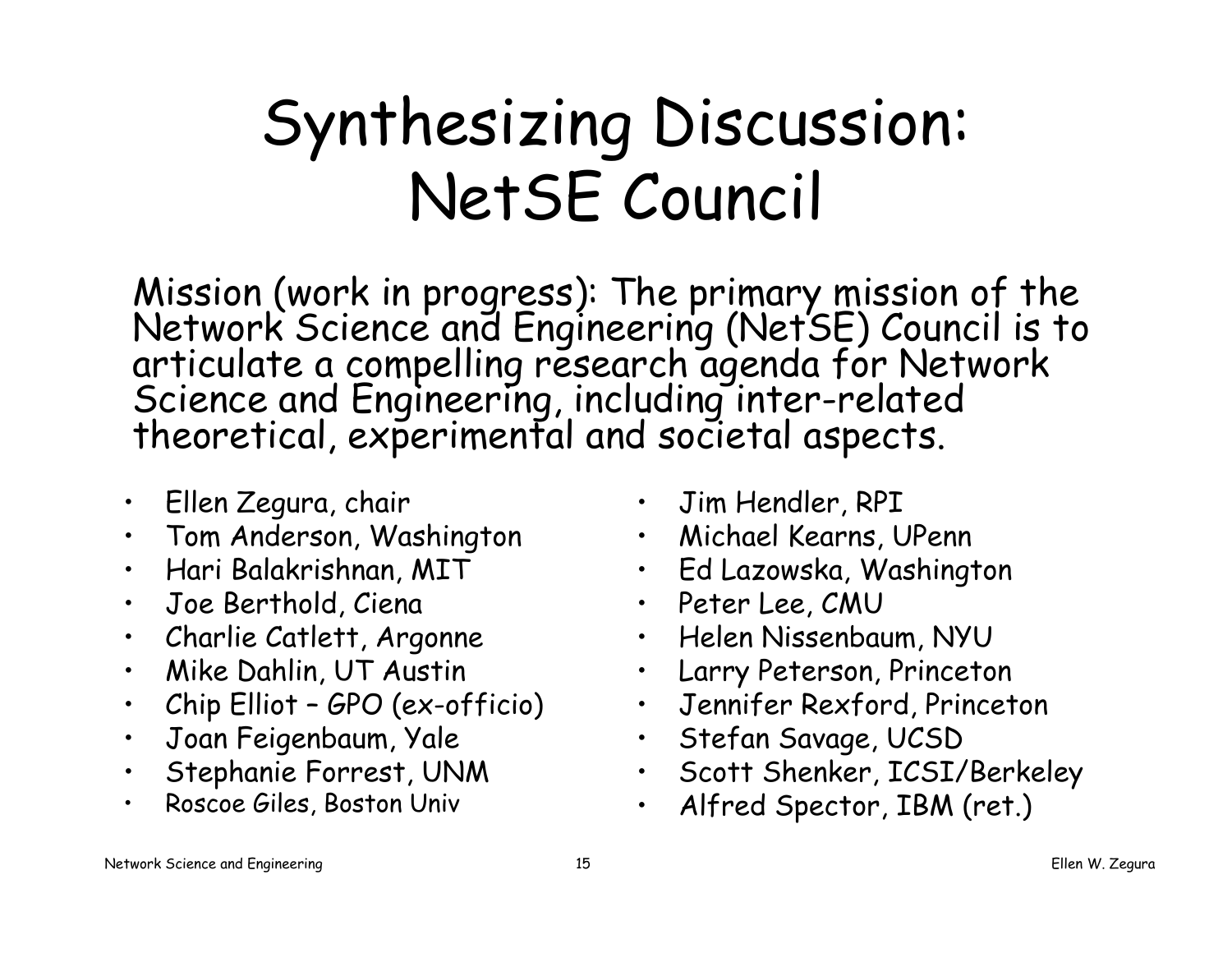# Draft Timeline

- •Late Spring 2008 – workshops
- • Early Summer 2008 – meeting of writing group
	- –initial reports from each workshop
	- –discussion of pieces missing or in need of attention
	- –discussion of cross-over issues between reports
	- –integration discussion
- •Summer 2008 – integration
- • August 2008
	- –post draft for public comment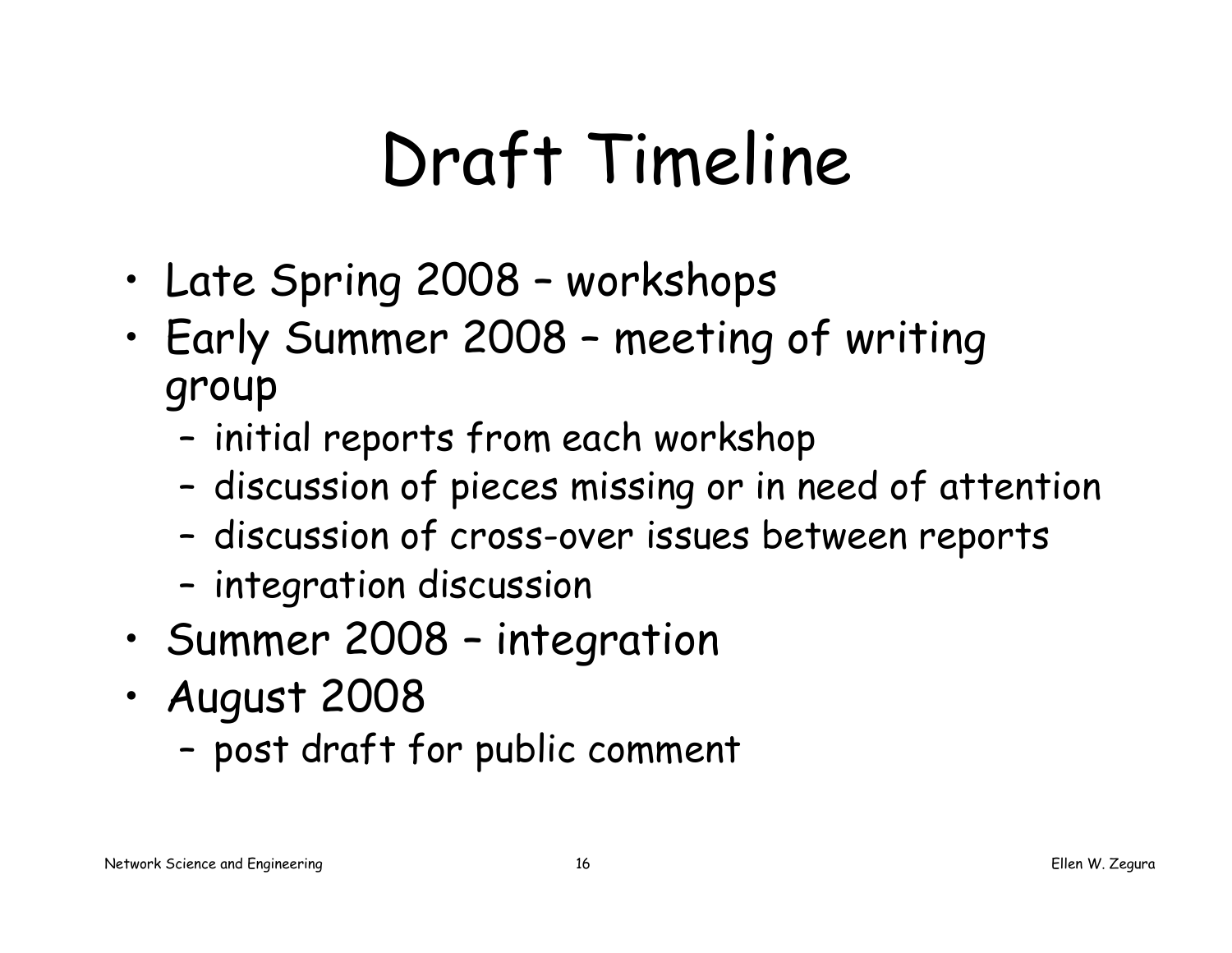### What about GENI?

Virtuous cycle of agenda setting, demands for experimentation, identification of infrastructure needs, building, learning, building, learning, …



Sometimes one part gets a little ahead…that's ok Research enterprise is incredibly robust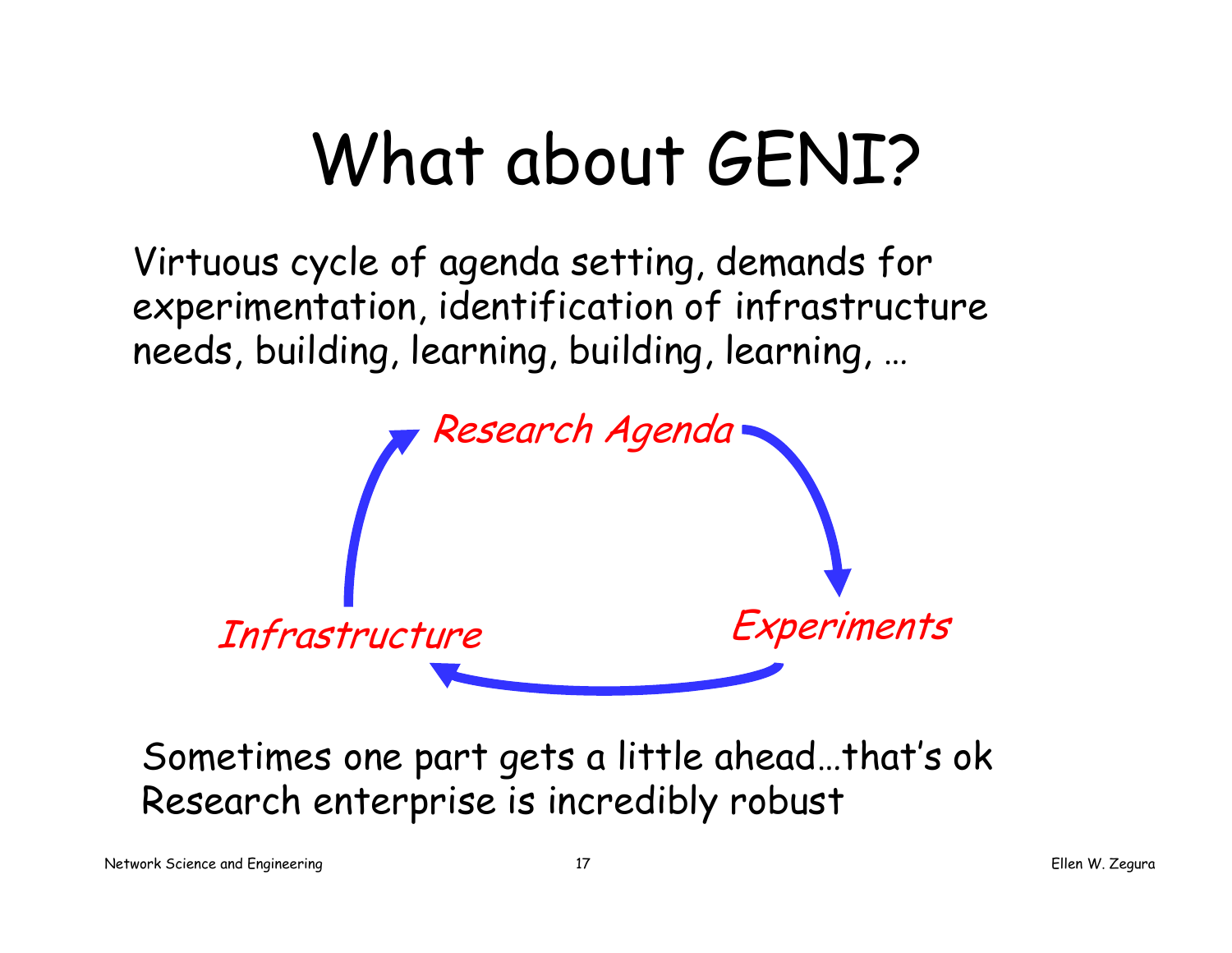# Challenge to the Community

Question: Is there a science for understanding the complexity of our networks such that we can engineer them to have predictable behavior?

Call to Arms: To develop a compelling research agenda for the science and engineering of our evolving, complex networks.